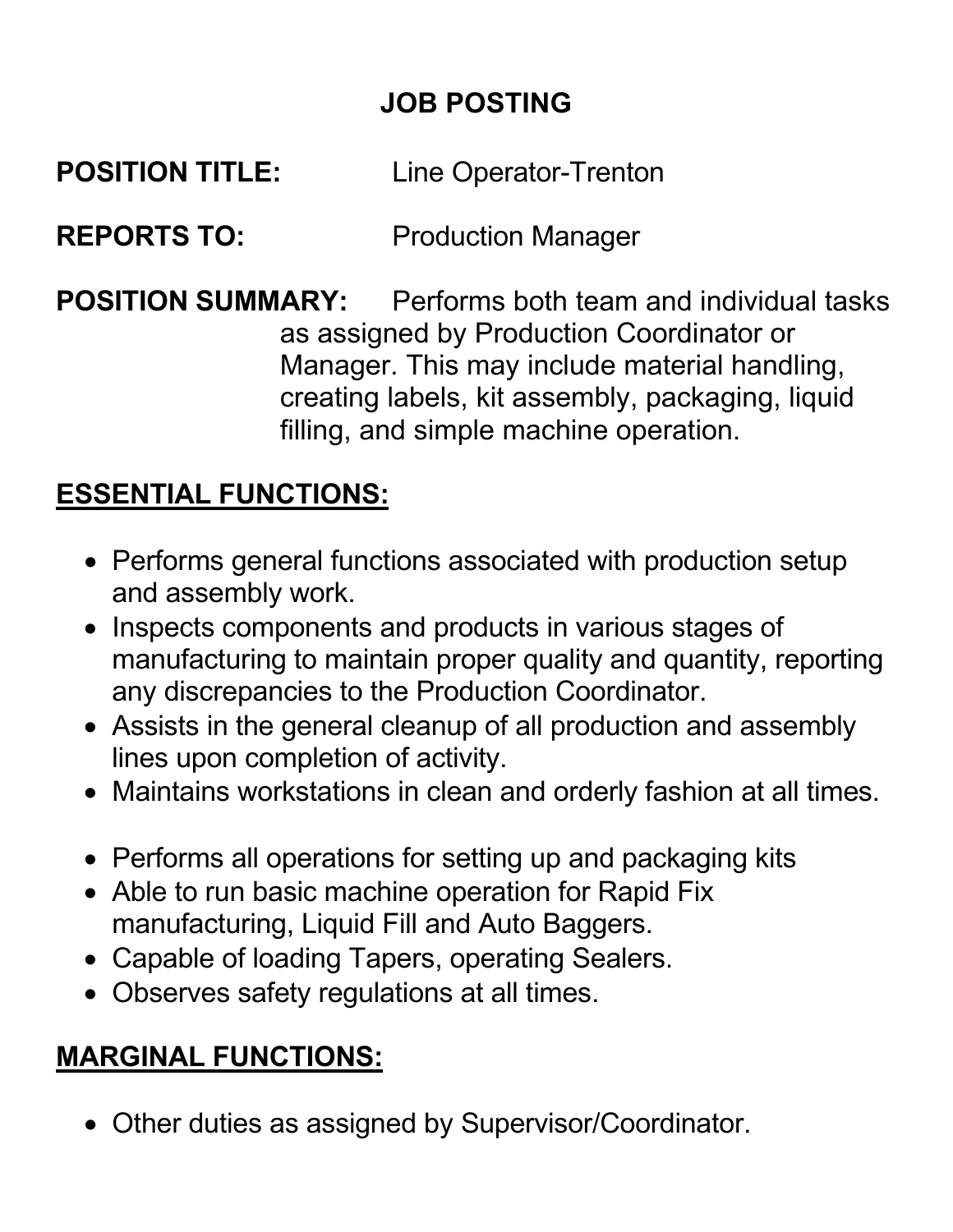## **PHYSICAL/VISUAL ACTIVITIES OR DEMANDS:**

- Will be expected to perform repeated lightweight lifting, up to 50 pounds.
- Visual acuity is required to perform the functions of this position.

#### **WORKING CONDITIONS:**

- Must be able to work 40 hours per week.
- Must be able to stand for long periods of time throughout the day.

# **EXPERIENCE:**

Production manufacturing experience helpful

## **SKILLS AND ABILITIES:**

- Must be able to perform basic math and have good counting skills
- Must be capable of performing quality work in a timely manner
- Can read and follow directions from Work Instructions for building both large and small medical kits
- Able to recognize any material or label discrepancies during the production process
- Must be able to follow verbal instructions and work independently to perform a given task individually or as a team
- Work well with Associates, Coordinators, and Supervisors to meet production deadlines

# **LICENSES REQUIRED:**

None